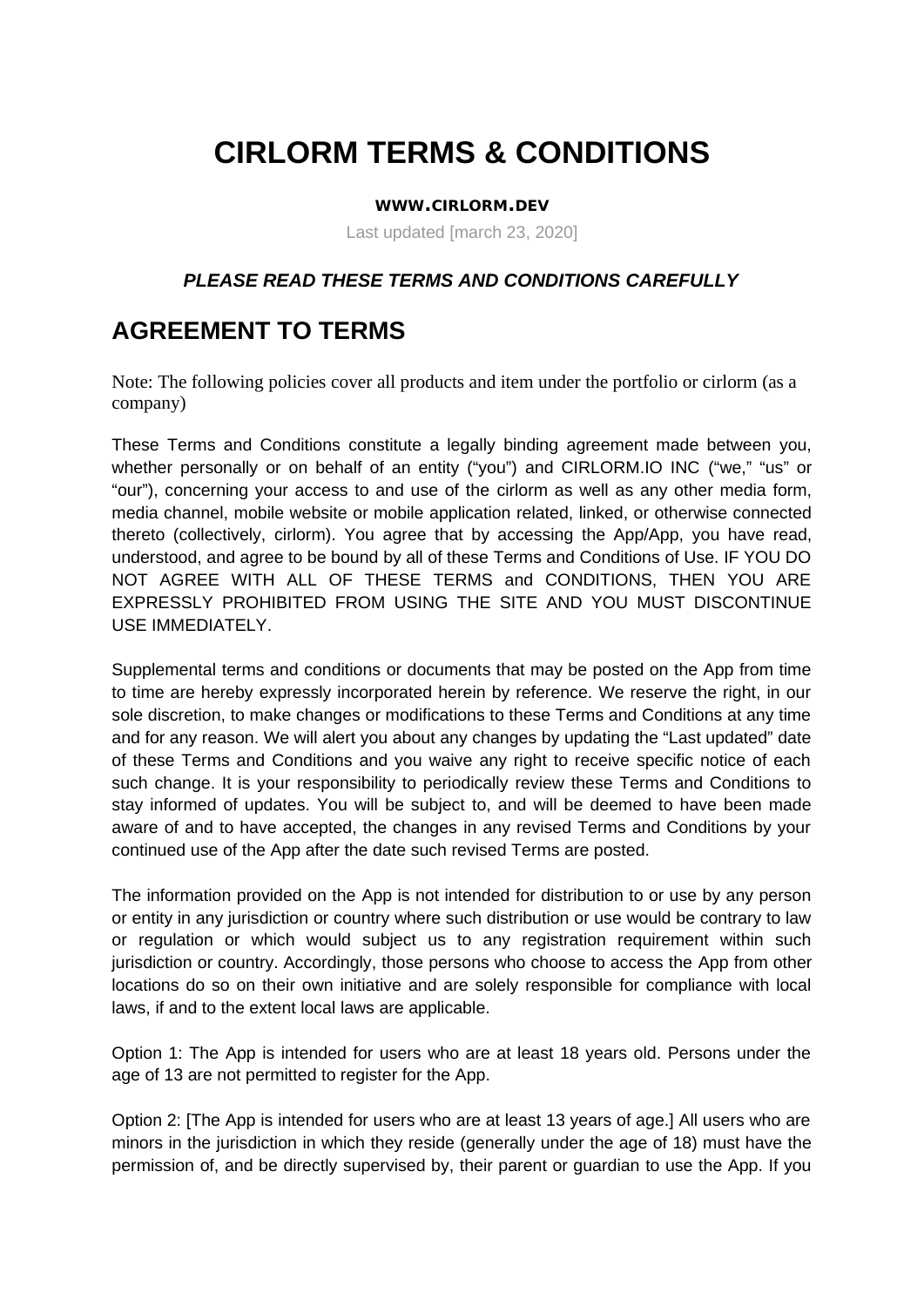are a minor, you must have your parent or guardian read and agree to these Terms of Use prior to you using the App.

### **INTELLECTUAL PROPERTY RIGHTS**

Unless otherwise indicated, the App is our proprietary property and all source code, databases, functionality, software, website designs, audio, video, text, photographs, and graphics on the App (collectively, the "Content") and the trademarks, service marks, and logos contained therein (the "Marks") are owned or controlled by us or licensed to us, and are protected by copyright and trademark laws and various other intellectual property rights and unfair competition laws of the United States, foreign jurisdictions, and international conventions. The Content and the Marks are provided on the App "AS IS" for your information and personal use only. Except as expressly provided in these Terms of Use, no part of the App and no Content or Marks may be copied, reproduced, aggregated, republished, uploaded, posted, publicly displayed, encoded, translated, transmitted, distributed, sold, licensed, or otherwise exploited for any commercial purpose whatsoever, without our express prior written permission.

Provided that you are eligible to use the App, you are granted a limited license to access and use the App and to download or print a copy of any portion of the Content to which you have properly gained access solely for your personal, non-commercial use. We reserve all rights not expressly granted to you in and to the App, Content and the Marks.

### **USER REPRESENTATIONS**

By using the App, you represent and warrant that: [(1) all registration information you submit will be true, accurate, current, and complete; (2) you will maintain the accuracy of such information and promptly update such registration information as necessary;] (3) you have the legal capacity and you agree to comply with these Terms of Use; [(4) you are not under the age of 13;] (5) not a minor in the jurisdiction in which you reside[, or if a minor, you have received parental permission to use the App]; (6) you will not access the App through automated or non-human means, whether through a bot, script or otherwise; (7) you will not use the App for any illegal or unauthorized purpose; and (8) your use of the App will not violate any applicable law or regulation.

If you provide any information that is untrue, inaccurate, not current, or incomplete, we have the right to suspend or terminate your account and refuse any and all current or future use of the App (or any portion thereof).

# **USER REGISTRATION**

You may be required to register with the App. You agree to keep your password confidential and will be responsible for all use of your account and password. We reserve the right to remove, reclaim, or change a username you select if we determine, in our sole discretion, that such username is inappropriate, obscene, or otherwise objectionable.

# **PROHIBITED ACTIVITIES**

You may not access or use the App for any purpose other than that for which we make the App available. The App may not be used in connection with any commercial endeavors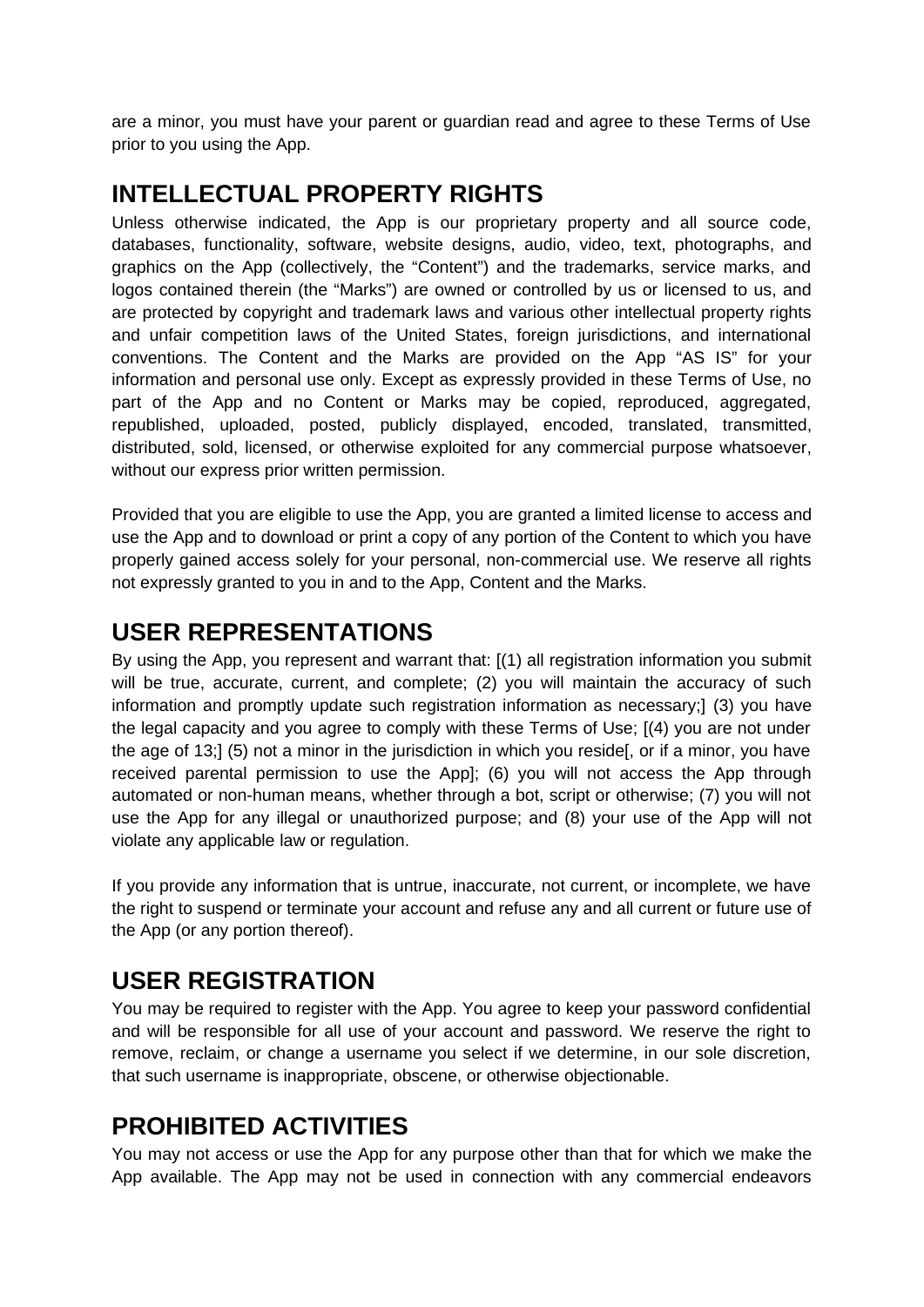except those that are specifically endorsed or approved by us.

As a user of the App, you agree not to:

- 1. systematically retrieve data or other content from the App to create or compile, directly or indirectly, a collection, compilation, database, or directory without written permission from us.
- 2. make any unauthorized use of the App, including collecting usernames and/or email addresses of users by electronic or other means for the purpose of sending unsolicited email, or creating user accounts by automated means or under false pretenses.
- 3. use a buying agent or purchasing agent to make purchases on the App.
- 4. use the App to advertise or offer to sell goods and services.
- 5. circumvent, disable, or otherwise interfere with security-related features of the App, including features that prevent or restrict the use or copying of any Content or enforce limitations on the use of the App and/or the Content contained therein.
- 6. engage in unauthorized framing of or linking to the App.
- 7. trick, defraud, or mislead us and other users, especially in any attempt to learn sensitive account information such as user passwords;
- 8. make improper use of our support services or submit false reports of abuse or misconduct.
- 9. engage in any automated use of the system, such as using scripts to send comments or messages, or using any data mining, robots, or similar data gathering and extraction tools.
- 10. interfere with, disrupt, or create an undue burden on the App or the networks or services connected to the App.
- 11. attempt to impersonate another user or person or use the username of another user.
- 12. sell or otherwise transfer your profile.
- 13. use any information obtained from the App in order to harass, abuse, or harm another person.
- 14. use the App as part of any effort to compete with us or otherwise use the App and/or the Content for any revenue-generating endeavor or commercial enterprise.
- 15. decipher, decompile, disassemble, or reverse engineer any of the software comprising or in any way making up a part of the App.
- 16. attempt to bypass any measures of the App designed to prevent or restrict access to the App, or any portion of the App.
- 17. harass, annoy, intimidate, or threaten any of our employees or agents engaged in providing any portion of the App to you.
- 18. delete the copyright or other proprietary rights notice from any Content.
- 19. upload or transmit (or attempt to upload or to transmit) viruses, Trojan horses, or other material, including excessive use of capital letters and spamming (continuous posting of repetitive text), that interferes with any party's uninterrupted use and enjoyment of the App or modifies, impairs, disrupts, alters, or interferes with the use, features, functions, operation, or maintenance of the App.
- 20. upload or transmit (or attempt to upload or to transmit) any material that acts as a passive or active information collection or transmission mechanism, including without limitation, clear graphics interchange formats ("gifs"), 1×1 pixels, web bugs, cookies, or other similar devices (sometimes referred to as "spyware" or "passive collection mechanisms" or "pcms").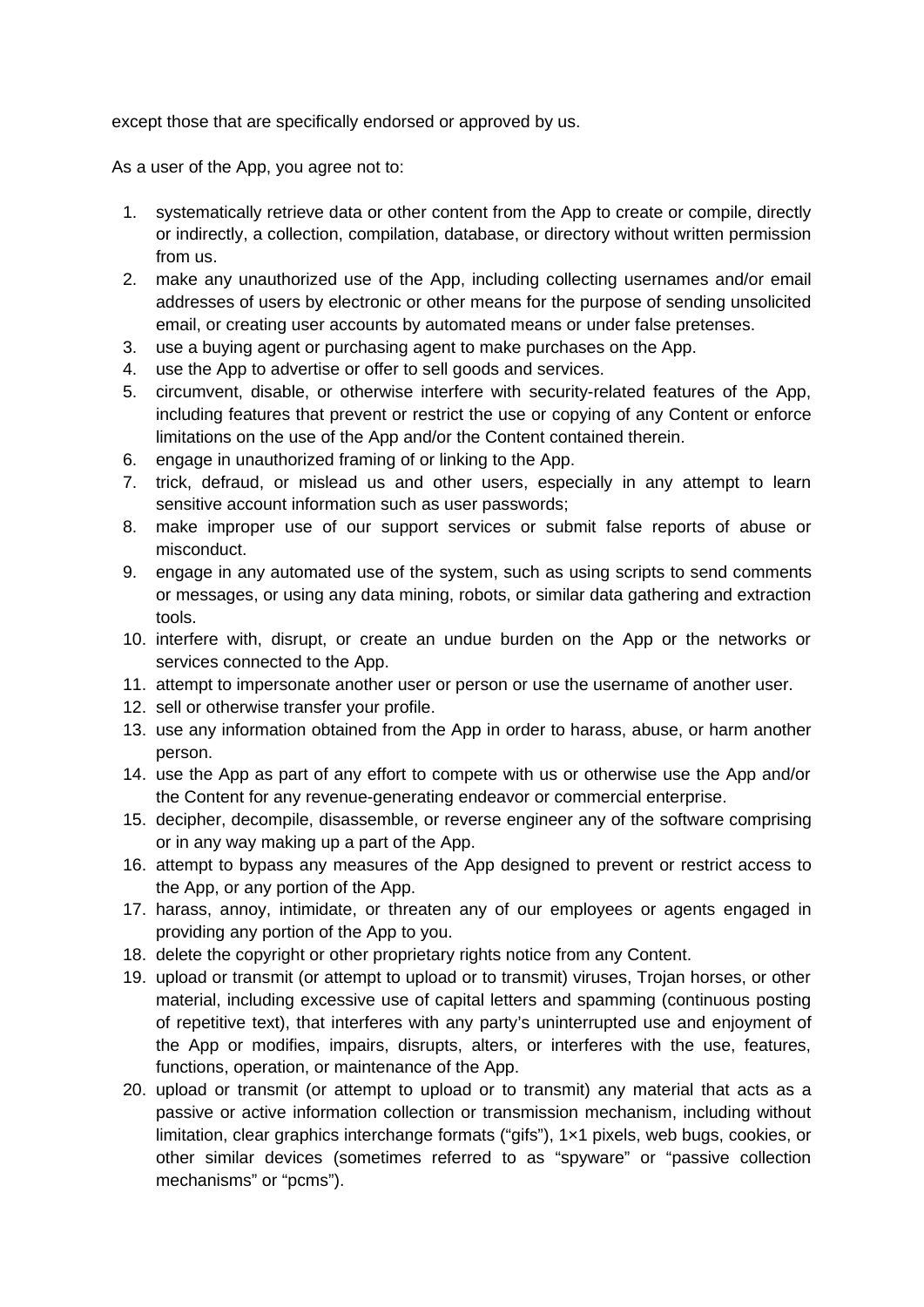- 21. except as may be the result of standard search engine or Internet browser usage, use, launch, develop, or distribute any automated system, including without limitation, any spider, robot, cheat utility, scraper, or offline reader that accesses the App, or using or launching any unauthorized script or other software.
- 22. disparage, tarnish, or otherwise harm, in our opinion, us and/or the App.
- 23. use the App in a manner inconsistent with any applicable laws or regulations.

#### **USER GENERATED CONTRIBUTIONS**

The App may invite you to chat, contribute to, or participate in blogs, message boards, online forums, and other functionality, and may provide you with the opportunity to create, submit, post, display, transmit, perform, publish, distribute, or broadcast content and materials to us or on the App, including but not limited to text, writings, video, audio, photographs, graphics, comments, suggestions, or personal information or other material (collectively, "Contributions"). Contributions may be viewable by other users of the App and through thirdparty websites. As such, any Contributions you transmit may be treated as non-confidential and non-proprietary. When you create or make available any Contributions, you thereby represent and warrant that:

- 1. the creation, distribution, transmission, public display, or performance, and the accessing, downloading, or copying of your Contributions do not and will not infringe the proprietary rights, including but not limited to the copyright, patent, trademark, trade secret, or moral rights of any third party.
- 2. you are the creator and owner of or have the necessary licenses, rights, consents, releases, and permissions to use and to authorize us, the App, and other users of the App to use your Contributions in any manner contemplated by the App and these Terms of Use.
- 3. you have the written consent, release, and/or permission of each and every identifiable individual person in your Contributions to use the name or likeness of each and every such identifiable individual person to enable inclusion and use of your Contributions in any manner contemplated by the App and these Terms of Use.
- 4. your Contributions are not false, inaccurate, or misleading.
- 5. your Contributions are not unsolicited or unauthorized advertising, promotional materials, pyramid schemes, chain letters, spam, mass mailings, or other forms of solicitation.
- 6. your Contributions are not obscene, lewd, lascivious, filthy, violent, harassing, libelous, slanderous, or otherwise objectionable (as determined by us).
- 7. your Contributions do not ridicule, mock, disparage, intimidate, or abuse anyone.
- 8. your Contributions do not advocate the violent overthrow of any government or incite, encourage, or threaten physical harm against another.
- 9. your Contributions do not violate any applicable law, regulation, or rule.
- 10. your Contributions do not violate the privacy or publicity rights of any third party.
- 11. your Contributions do not contain any material that solicits personal information from anyone under the age of 18 or exploits people under the age of 18 in a sexual or violent manner.
- 12. your Contributions do not violate any federal or state law concerning child pornography, or otherwise intended to protect the health or well-being of minors;
- 13. your Contributions do not include any offensive comments that are connected to race, national origin, gender, sexual preference, or physical handicap.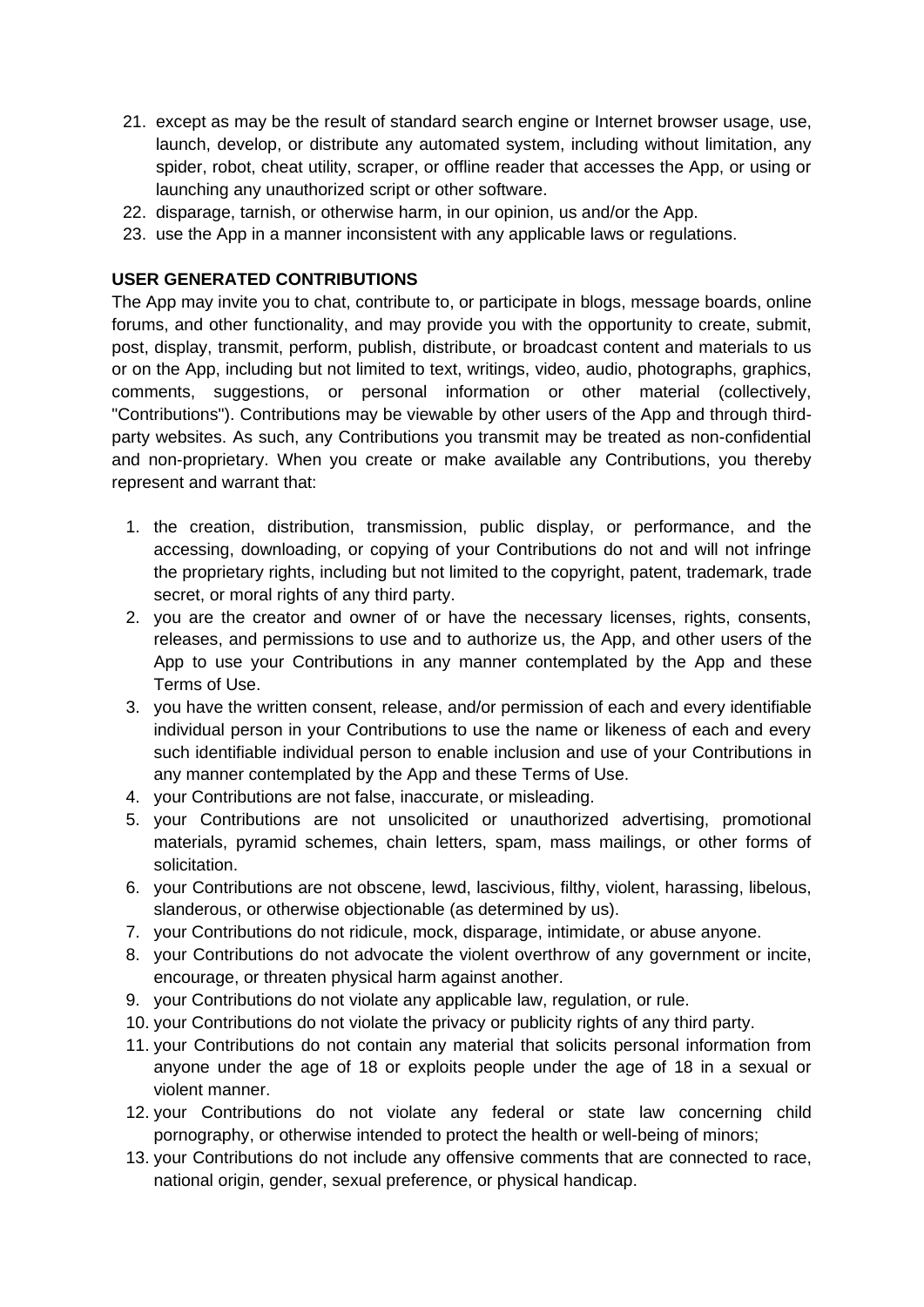14. your Contributions do not otherwise violate, or link to material that violates, any provision of these Terms of Use, or any applicable law or regulation.

Any use of the App in violation of the foregoing violates these Terms of Use and may result in, among other things, termination or suspension of your rights to use the App.

# **CONTRIBUTION LICENSE**

By posting your Contributions to any part of the App [or making Contributions accessible to the App by linking your account from the App to any of your social networking accounts], you automatically grant, and you represent and warrant that you have the right to grant, to us an unrestricted, unlimited, irrevocable, perpetual, non-exclusive, transferable, royalty-free, fullypaid, worldwide right, and license to host, use, copy, reproduce, disclose, sell, resell, publish, broadcast, re-title, archive, store, cache, publicly perform, publicly display, reformat, translate, transmit, excerpt (in whole or in part), and distribute such Contributions (including, without limitation, your image and voice) for any purpose, commercial, advertising, or otherwise, and to prepare derivative works of, or incorporate into other works, such Contributions, and grant and authorize sub-licenses of the foregoing. The use and distribution may occur in any media formats and through any media channels.

This license will apply to any form, media, or technology now known or hereafter developed, and includes our use of your name, company name, and franchise name, as applicable, and any of the trademarks, service marks, trade names, logos, and personal and commercial images you provide. You waive all moral rights in your Contributions, and you warrant that moral rights have not otherwise been asserted in your Contributions.

We do not assert any ownership over your Contributions. You retain full ownership of all of your Contributions and any intellectual property rights or other proprietary rights associated with your Contributions. We are not liable for any statements or representations in your Contributions provided by you in any area on the App. You are solely responsible for your Contributions to the App and you expressly agree to exonerate us from any and all responsibility and to refrain from any legal action against us regarding your Contributions.

We have the right, in our sole and absolute discretion, (1) to edit, redact, or otherwise change any Contributions; (2) to re-categorize any Contributions to place them in more appropriate locations on the App; and (3) to pre-screen or delete any Contributions at any time and for any reason, without notice. We have no obligation to monitor your Contributions.

### **GUIDELINES FOR REVIEWS**

We may provide you areas on the App to leave reviews or ratings. When posting a review, you must comply with the following criteria: (1) you should have firsthand experience with the person/entity being reviewed; (2) your reviews should not contain offensive profanity, or abusive, racist, offensive, or hate language; (3) your reviews should not contain discriminatory references based on religion, race, gender, national origin, age, marital status, sexual orientation, or disability; (4) your reviews should not contain references to illegal activity; (5) you should not be affiliated with competitors if posting negative reviews; (6) you should not make any conclusions as to the legality of conduct; (7) you may not post any false or misleading statements; and (8) you may not organize a campaign encouraging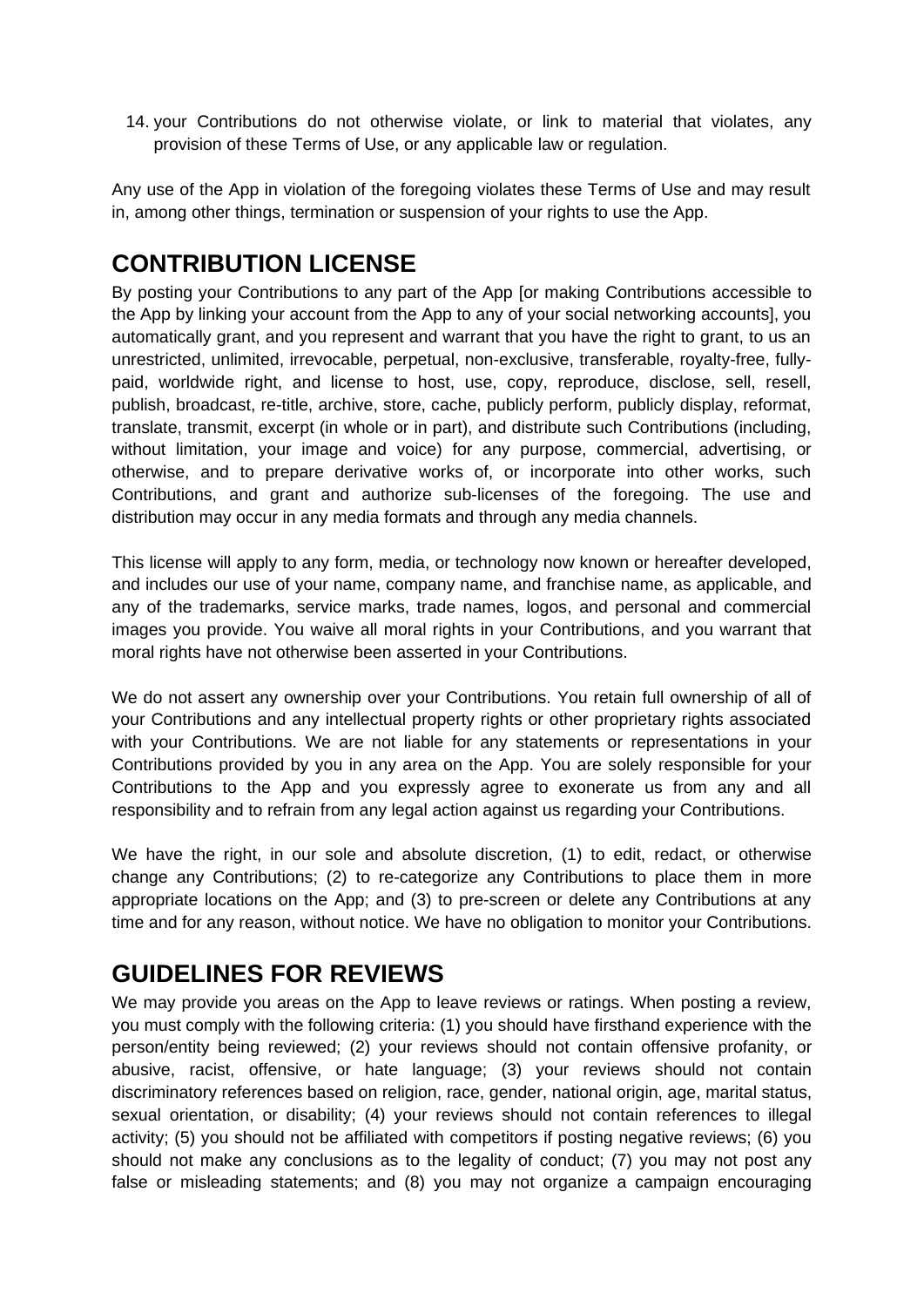others to post reviews, whether positive or negative.

We may accept, reject, or remove reviews in our sole discretion. We have absolutely no obligation to screen reviews or to delete reviews, even if anyone considers reviews objectionable or inaccurate. Reviews are not endorsed by us, and do not necessarily represent our opinions or the views of any of our affiliates or partners. We do not assume liability for any review or for any claims, liabilities, or losses resulting from any review. By posting a review, you hereby grant to us a perpetual, non-exclusive, worldwide, royalty-free, fully-paid, assignable, and sublicensable right and license to reproduce, modify, translate, transmit by any means, display, perform, and/or distribute all content relating to reviews.

### **MOBILE APPLICATION LICENSE**

#### **Use License**

If you access the App via a mobile application, then we grant you a revocable, nonexclusive, non-transferable, limited right to install and use the mobile application on wireless electronic devices owned or controlled by you, and to access and use the mobile application on such devices strictly in accordance with the terms and conditions of this mobile application license contained in these Terms of Use. You shall not: (1) decompile, reverse engineer, disassemble, attempt to derive the source code of, or decrypt the application; (2) make any modification, adaptation, improvement, enhancement, translation, or derivative work from the application; (3) violate any applicable laws, rules, or regulations in connection with your access or use of the application; (4) remove, alter, or obscure any proprietary notice (including any notice of copyright or trademark) posted by us or the licensors of the application; (5) use the application for any revenue generating endeavor, commercial enterprise, or other purpose for which it is not designed or intended; (6) make the application available over a network or other environment permitting access or use by multiple devices or users at the same time; (7) use the application for creating a product, service, or software that is, directly or indirectly, competitive with or in any way a substitute for the application; (8) use the application to send automated queries to any website or to send any unsolicited commercial e-mail; or (9) use any proprietary information or any of our interfaces or our other intellectual property in the design, development, manufacture, licensing, or distribution of any applications, accessories, or devices for use with the application.

#### **Apple and Android Devices**

The following terms apply when you use a mobile application obtained from either the Apple Store or Google Play (each an "App Distributor") to access the App: (1) the license granted to you for our mobile application is limited to a non-transferable license to use the application on a device that utilizes the Apple iOS or Android operating systems, as applicable, and in accordance with the usage rules set forth in the applicable App Distributor's terms of service; (2) we are responsible for providing any maintenance and support services with respect to the mobile application as specified in the terms and conditions of this mobile application license contained in these Terms of Use or as otherwise required under applicable law, and you acknowledge that each App Distributor has no obligation whatsoever to furnish any maintenance and support services with respect to the mobile application; (3) in the event of any failure of the mobile application to conform to any applicable warranty, you may notify the applicable App Distributor, and the App Distributor, in accordance with its terms and policies, may refund the purchase price, if any, paid for the mobile application, and to the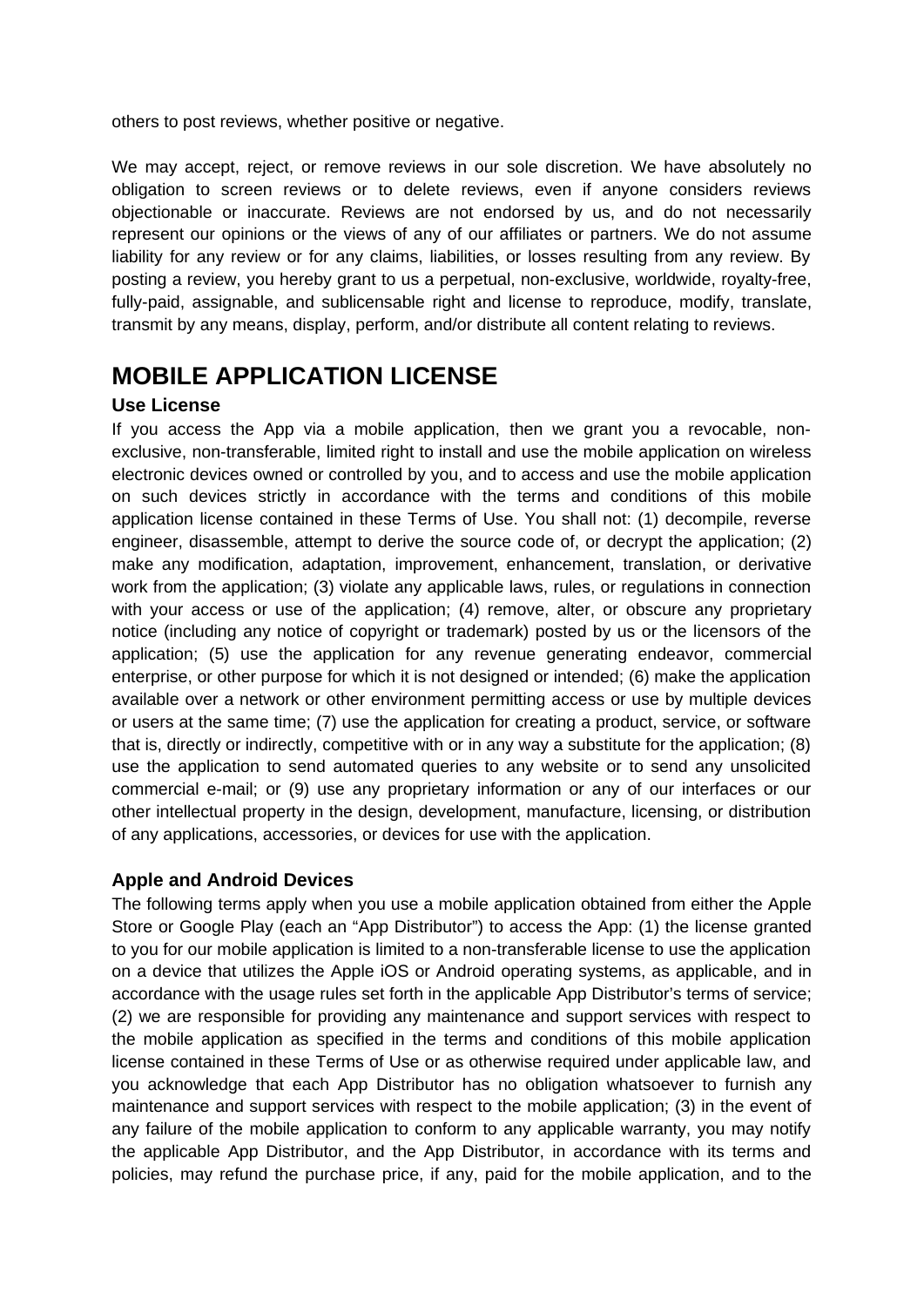maximum extent permitted by applicable law, the App Distributor will have no other warranty obligation whatsoever with respect to the mobile application; (4) you represent and warrant that (i) you are not located in a country that is subject to a U.S. government embargo, or that has been designated by the U.S. government as a "terrorist supporting" country and (ii) you are not listed on any U.S. government list of prohibited or restricted parties; (5) you must comply with applicable third-party terms of agreement when using the mobile application, e.g., if you have a VoIP application, then you must not be in violation of their wireless data service agreement when using the mobile application; and (6) you acknowledge and agree that the App Distributors are third-party beneficiaries of the terms and conditions in this mobile application license contained in these Terms of Use, and that each App Distributor will have the right (and will be deemed to have accepted the right) to enforce the terms and conditions in this mobile application license contained in these Terms of Use against you as a third-party beneficiary thereof.

#### **SOCIAL MEDIA**

As part of the functionality of the App, you may link your account with online accounts you have with third-party service providers (each such account, a "Third-Party Account") by either: (1) providing your Third-Party Account login information through the App; or (2) allowing us to access your Third-Party Account, as is permitted under the applicable terms and conditions that govern your use of each Third-Party Account. You represent and warrant that you are entitled to disclose your Third-Party Account login information to us and/or grant us access to your Third-Party Account, without breach by you of any of the terms and conditions that govern your use of the applicable Third-Party Account, and without obligating us to pay any fees or making us subject to any usage limitations imposed by the third-party service provider of the Third-Party Account. By granting us access to any Third-Party Accounts, you understand that (1) we may access, make available, and store (if applicable) any content that you have provided to and stored in your Third-Party Account (the "Social Network Content") so that it is available on and through the App via your account, including without limitation any friend lists and (2) we may submit to and receive from your Third-Party Account additional information to the extent you are notified when you link your account with the Third-Party Account. Depending on the Third-Party Accounts you choose and subject to the privacy settings that you have set in such Third-Party Accounts, personally identifiable information that you post to your Third-Party Accounts may be available on and through your account on the App. Please note that if a Third-Party Account or associated service becomes unavailable or our access to such Third-Party Account is terminated by the thirdparty service provider, then Social Network Content may no longer be available on and through the App. You will have the ability to disable the connection between your account on the App and your Third-Party Accounts at any time. PLEASE NOTE THAT YOUR RELATIONSHIP WITH THE THIRD-PARTY SERVICE PROVIDERS ASSOCIATED WITH YOUR THIRD-PARTY ACCOUNTS IS GOVERNED SOLELY BY YOUR AGREEMENT(S) WITH SUCH THIRD-PARTY SERVICE PROVIDERS. We make no effort to review any Social Network Content for any purpose, including but not limited to, for accuracy, legality, or non-infringement, and we are not responsible for any Social Network Content. You acknowledge and agree that we may access your email address book associated with a Third-Party Account and your contacts list stored on your mobile device or tablet computer solely for purposes of identifying and informing you of those contacts who have also registered to use the App. You can deactivate the connection between the App and your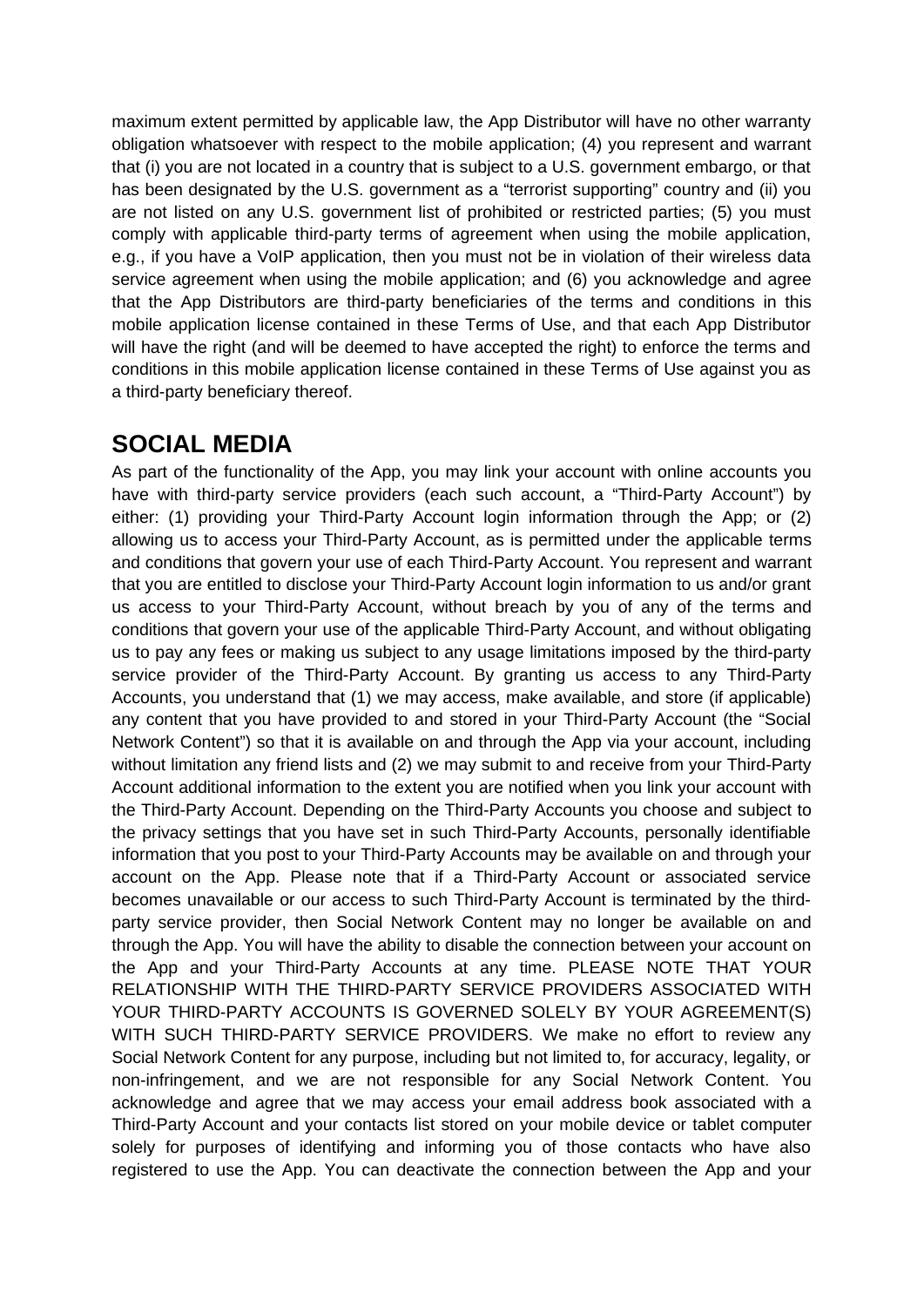Third-Party Account by contacting us using the contact information below or through your account settings (if applicable). We will attempt to delete any information stored on our servers that was obtained through such Third-Party Account, except the username and profile picture that become associated with your account.

### **SUBMISSIONS**

You acknowledge and agree that any questions, comments, suggestions, ideas, feedback, or other information regarding the App ("Submissions") provided by you to us are nonconfidential and shall become our sole property. We shall own exclusive rights, including all intellectual property rights, and shall be entitled to the unrestricted use and dissemination of these Submissions for any lawful purpose, commercial or otherwise, without acknowledgment or compensation to you. You hereby waive all moral rights to any such Submissions, and you hereby warrant that any such Submissions are original with you or that you have the right to submit such Submissions. You agree there shall be no recourse against us for any alleged or actual infringement or misappropriation of any proprietary right in your Submissions.

# **THIRD-PARTY WEBSITES AND CONTENT**

The App may contain (or you may be sent via the App) links to other websites ("Third-Party Websites") as well as articles, photographs, text, graphics, pictures, designs, music, sound, video, information, applications, software, and other content or items belonging to or originating from third parties ("Third-Party Content"). Such Third-Party Websites and Third-Party Content are not investigated, monitored, or checked for accuracy, appropriateness, or completeness by us, and we are not responsible for any Third-Party Websites accessed through the App or any Third-Party Content posted on, available through, or installed from the App, including the content, accuracy, offensiveness, opinions, reliability, privacy practices, or other policies of or contained in the Third-Party Websites or the Third-Party Content. Inclusion of, linking to, or permitting the use or installation of any Third-Party Websites or any Third-Party Content does not imply approval or endorsement thereof by us. If you decide to leave the App and access the Third-Party Websites or to use or install any Third-Party Content, you do so at your own risk, and you should be aware these Terms of Use no longer govern. You should review the applicable terms and policies, including privacy and data gathering practices, of any website to which you navigate from the App or relating to any applications you use or install from the App. Any purchases you make through Third-Party Websites will be through other websites and from other companies, and we take no responsibility whatsoever in relation to such purchases which are exclusively between you and the applicable third party. You agree and acknowledge that we do not endorse the products or services offered on Third-Party Websites and you shall hold us harmless from any harm caused by your purchase of such products or services. Additionally, you shall hold us harmless from any losses sustained by you or harm caused to you relating to or resulting in any way from any Third-Party Content or any contact with Third-Party Websites.

# **ADVERTISERS**

We allow advertisers to display their advertisements and other information in certain areas of the App, such as sidebar advertisements or banner advertisements. If you are an advertiser, you shall take full responsibility for any advertisements you place on the App and any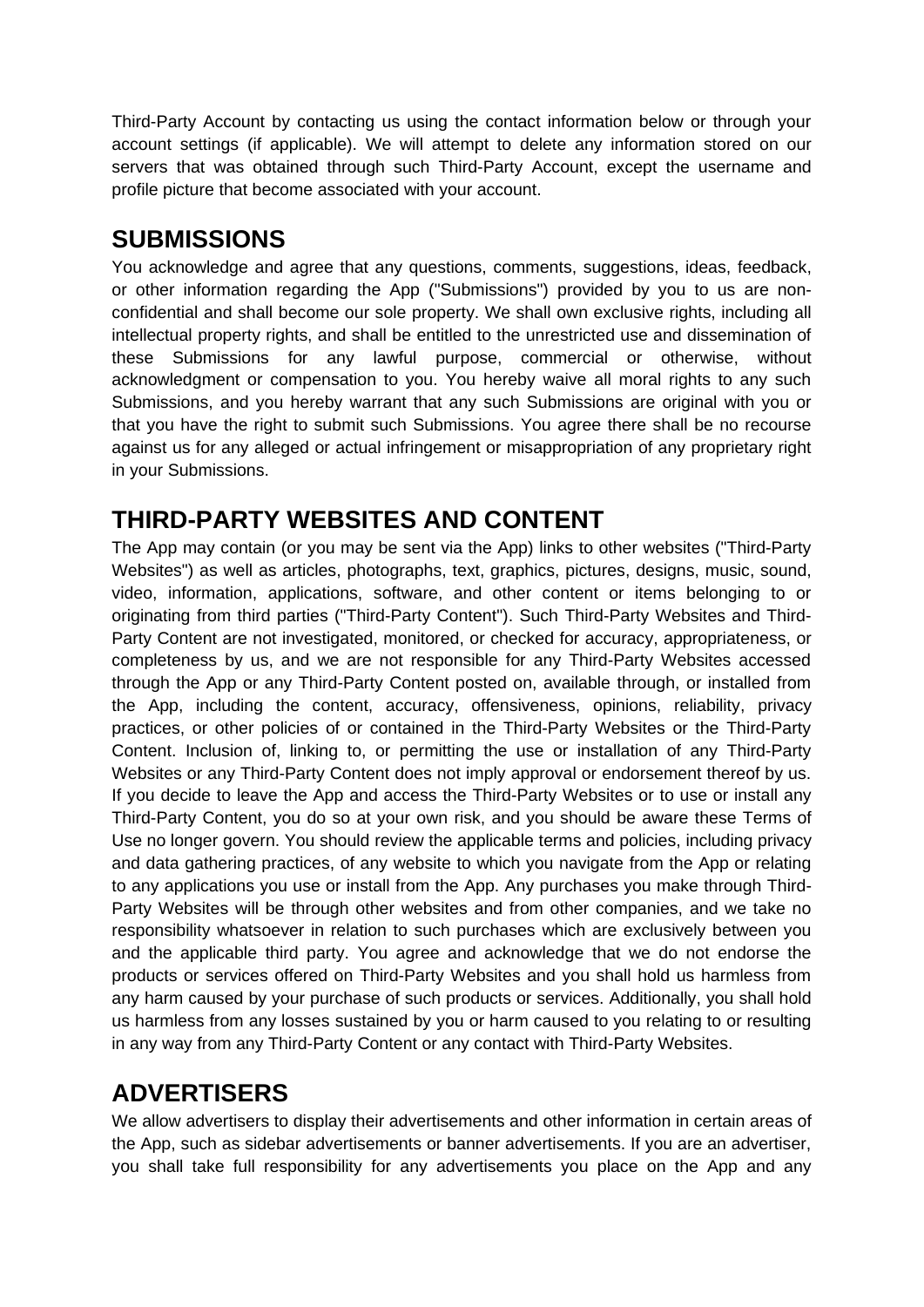services provided on the App or products sold through those advertisements. Further, as an advertiser, you warrant and represent that you possess all rights and authority to place advertisements on the App, including, but not limited to, intellectual property rights, publicity rights, and contractual rights. [As an advertiser, you agree that such advertisements are subject to our Digital Millennium Copyright Act ("DMCA") Notice and Policy provisions as described below, and you understand and agree there will be no refund or other compensation for DMCA takedown-related issues.] We simply provide the space to place such advertisements, and we have no other relationship with advertisers.

#### **APP MANAGEMENT**

We reserve the right, but not the obligation, to: (1) monitor the App for violations of these Terms of Use; (2) take appropriate legal action against anyone who, in our sole discretion, violates the law or these Terms of Use, including without limitation, reporting such user to law enforcement authorities; (3) in our sole discretion and without limitation, refuse, restrict access to, limit the availability of, or disable (to the extent technologically feasible) any of your Contributions or any portion thereof; (4) inour sole discretion and without limitation, notice, or liability, to remove from the App or otherwise disable all files and content that are excessive in size or are in any way burdensome to our systems; and (5) otherwise manage the App in a manner designed to protect our rights and property and to facilitate the proper functioning of the App.

# **PRIVACY POLICY**

We care about data privacy and security. Please review our Privacy Policy **[click here](https://cirlorm.com/privacy-policity)**. By using the App, you agree to be bound by our Privacy Policy, which is incorporated into these Terms of Use. Please be advised the App is hosted in the United States. If you access the App from the European Union, Asia, or any other region of the world with laws or other requirements governing personal data collection, use, or disclosure that differ from applicable laws in the United States, then through your continued use of the App or Services, you are transferring your data to the United States, and you expressly consent to have your data transferred to and processed in the United States. [Further, we do not knowingly accept, request, or solicit information from children or knowingly market to children. Therefore, in accordance with the U.S. Children's Online Privacy Protection Act, if we receive actual knowledge that anyone under the age of 13 has provided personal information to us without the requisite and verifiable parental consent, we will delete that information from the App as quickly as is reasonably practical.]

# **DIGITAL MILLENNIUM COPYRIGHT ACT (DMCA) NOTICE AND POLICY**

#### **Notifications**

We respect the intellectual property rights of others. If you believe that any material available on or through the App infringes upon any copyright you own or control, please immediately notify our Designated Copyright Agent using the contact information provided below (a "Notification"). A copy of your Notification will be sent to the person who posted or stored the material addressed in the Notification. Please be advised that pursuant to federal law you may be held liable for damages if you make material misrepresentations in a Notification.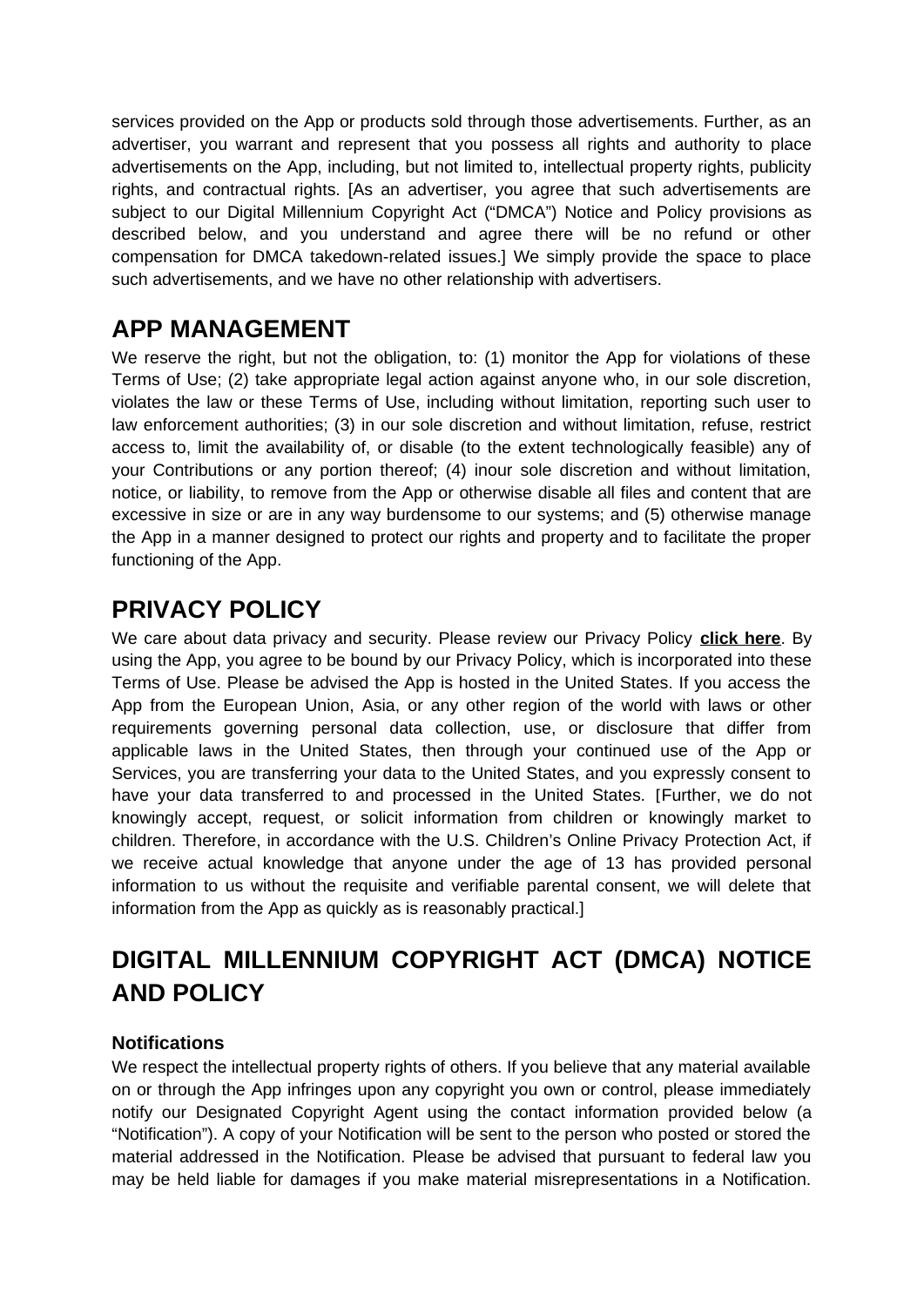Thus, if you are not sure that material located on or linked to by the App infringes your copyright, you should consider first contacting an attorney.

All Notifications should meet the requirements of DMCA 17 U.S.C. § 512(c)(3) and include the following information: (1) A physical or electronic signature of a person authorized to act on behalf of the owner of an exclusive right that is allegedly infringed; (2) identification of the copyrighted work claimed to have been infringed, or, if multiple copyrighted works on the App are covered by the Notification, a representative list of such works on the App; (3) identification of the material that is claimed to be infringing or to be the subject of infringing activity and that is to be removed or access to which is to be disabled, and information reasonably sufficient to permit us to locate the material; (4) information reasonably sufficient to permit us to contact the complaining party, such as an address, telephone number, and, if available, an email address at which the complaining party may be contacted; (5) a statement that the complaining party has a good faith belief that use of the material in the manner complained of is not authorized by the copyright owner, its agent, or the law; and (6) a statement that the information in the notification is accurate, and under penalty of perjury, that the complaining party is authorized to act on behalf of the owner of an exclusive right that is allegedly infringed upon.

#### **Counter Notification**

If you believe your own copyrighted material has been removed from the App as a result of a mistake or misidentification, you may submit a written counter notification to [us/our Designated Copyright Agent] using the contact information provided below (a "Counter Notification"). To be an effective Counter Notification under the DMCA, your Counter Notification must include substantially the following: (1) identification of the material that has been removed or disabled and the location at which the material appeared before it was removed or disabled; (2) a statement that you consent to the jurisdiction of the Federal District Court in which your address is located, or if your address is outside the United States, for any judicial district in which we are located; (3) a statement that you will accept service of process from the party that filed the Notification or the party's agent; (4) your name, address, and telephone number; (5) a statement under penalty of perjury that you have a good faith belief that the material in question was removed or disabled as a result of a mistake or misidentification of the material to be removed or disabled; and (6) your physical or electronic signature.

If you send us a valid, written Counter Notification meeting the requirements described above, we will restore your removed or disabled material, unless we first receive notice from the party filing the Notification informing us that such party has filed a court action to restrain you from engaging in infringing activity related to the material in question. Please note that if you materially misrepresent that the disabled or removed content was removed by mistake or misidentification, you may be liable for damages, including costs and attorney's fees. Filing a false Counter Notification constitutes perjury.

# **COPYRIGHT INFRINGEMENTS**

We respect the intellectual property rights of others. If you believe that any material available on or through the App infringes upon any copyright you own or control, please immediately notify us using the contact information provided below (a "Notification"). A copy of your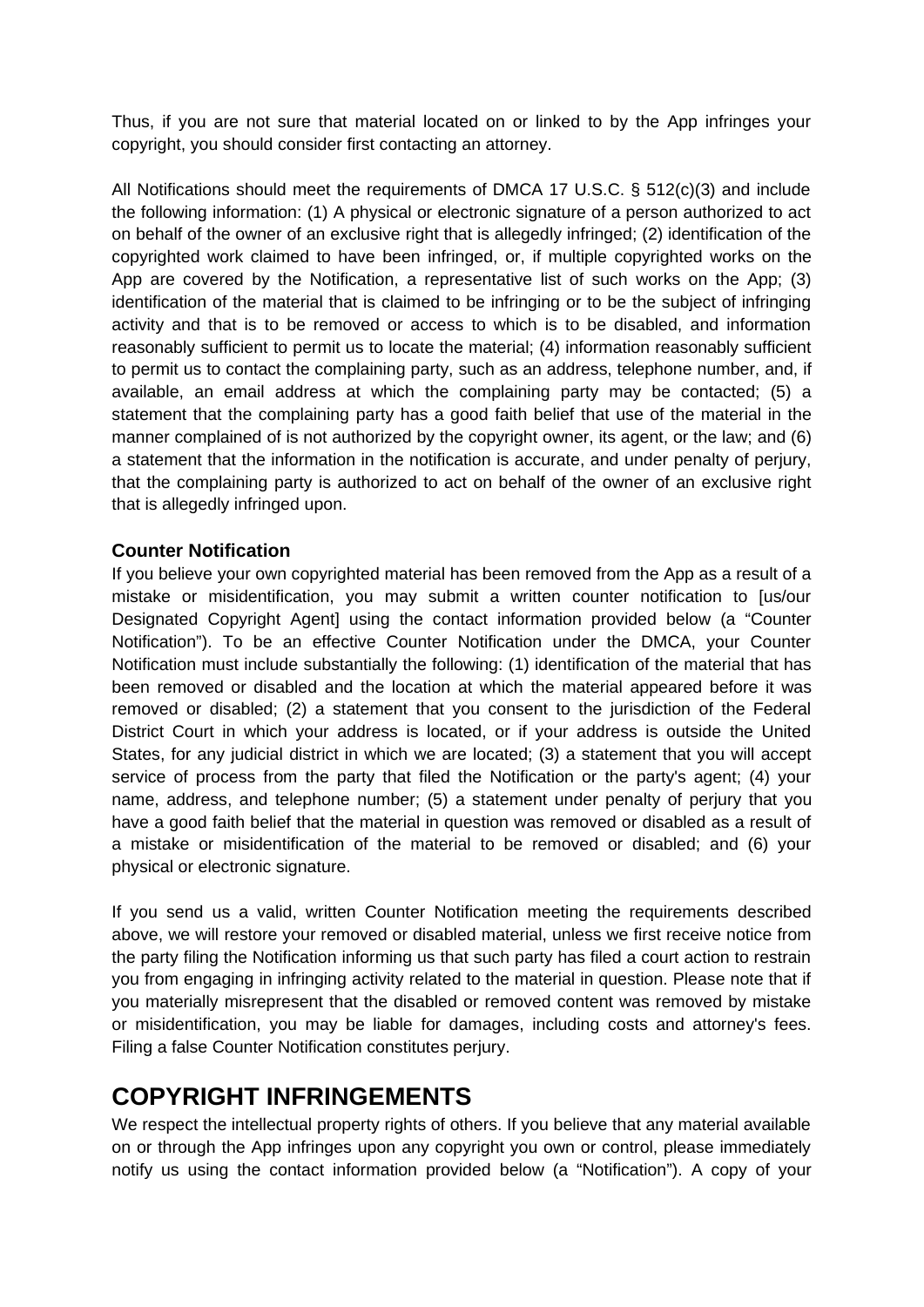Notification will be sent to the person who posted or stored the material addressed in the Notification. Please be advised that pursuant to federal law you may be held liable for damages if you make material misrepresentations in a Notification. Thus, if you are not sure that material located on or linked to by the App infringes your copyright, you should consider first contacting an attorney.

# **TERM AND TERMINATION**

These Terms of Use shall remain in full force and effect while you use the App. WITHOUT LIMITING ANY OTHER PROVISION OF THESE TERMS OF USE, WE RESERVE THE RIGHT TO, IN OUR SOLE DISCRETION AND WITHOUT NOTICE OR LIABILITY, DENY ACCESS TO AND USE OF THE SITE (INCLUDING BLOCKING CERTAIN IP ADDRESSES), TO ANY PERSON FOR ANY REASON OR FOR NO REASON, INCLUDING WITHOUT LIMITATION FOR BREACH OF ANY REPRESENTATION, WARRANTY, OR COVENANT CONTAINED IN THESE TERMS OF USE OR OF ANY APPLICABLE LAW OR REGULATION. WE MAY TERMINATE YOUR USE OR PARTICIPATION IN THE SITE OR DELETE [YOUR ACCOUNT AND] ANY CONTENT OR INFORMATION THAT YOU POSTED AT ANY TIME, WITHOUT WARNING, IN OUR SOLE DISCRETION.

If we terminate or suspend your account for any reason, you are prohibited from registering and creating a new account under your name, a fake or borrowed name, or the name of any third party, even if you may be acting on behalf of the third party. In addition to terminating or suspending your account, we reserve the right to take appropriate legal action, including without limitation pursuing civil, criminal, and injunctive redress.

### **MODIFICATIONS AND INTERRUPTIONS**

We reserve the right to change, modify, or remove the contents of the App at any time or for any reason at our sole discretion without notice. However, we have no obligation to update any information on our App. We also reserve the right to modify or discontinue all or part of the App without notice at any time. We will not be liable to you or any third party for any modification, price change, suspension, or discontinuance of the App.

We cannot guarantee the App will be available at all times. We may experience hardware, software, or other problems or need to perform maintenance related to the App, resulting in interruptions, delays, or errors. We reserve the right to change, revise, update, suspend, discontinue, or otherwise modify the App at any time or for any reason without notice to you. You agree that we have no liability whatsoever for any loss, damage, or inconvenience caused by your inability to access or use the App during any downtime or discontinuance of the App. Nothing in these Terms of Use will be construed to obligate us to maintain and support the App or to supply any corrections, updates, or releases in connection therewith.

#### **GOVERNING LAW**

These Terms of Use and your use of the App are governed by and construed in accordance with the laws of the Republic of Ghana applicable to agreements made and to be entirely performed within the State/Commonwealth of Republic of Ghana, without regard to its conflict of law principles.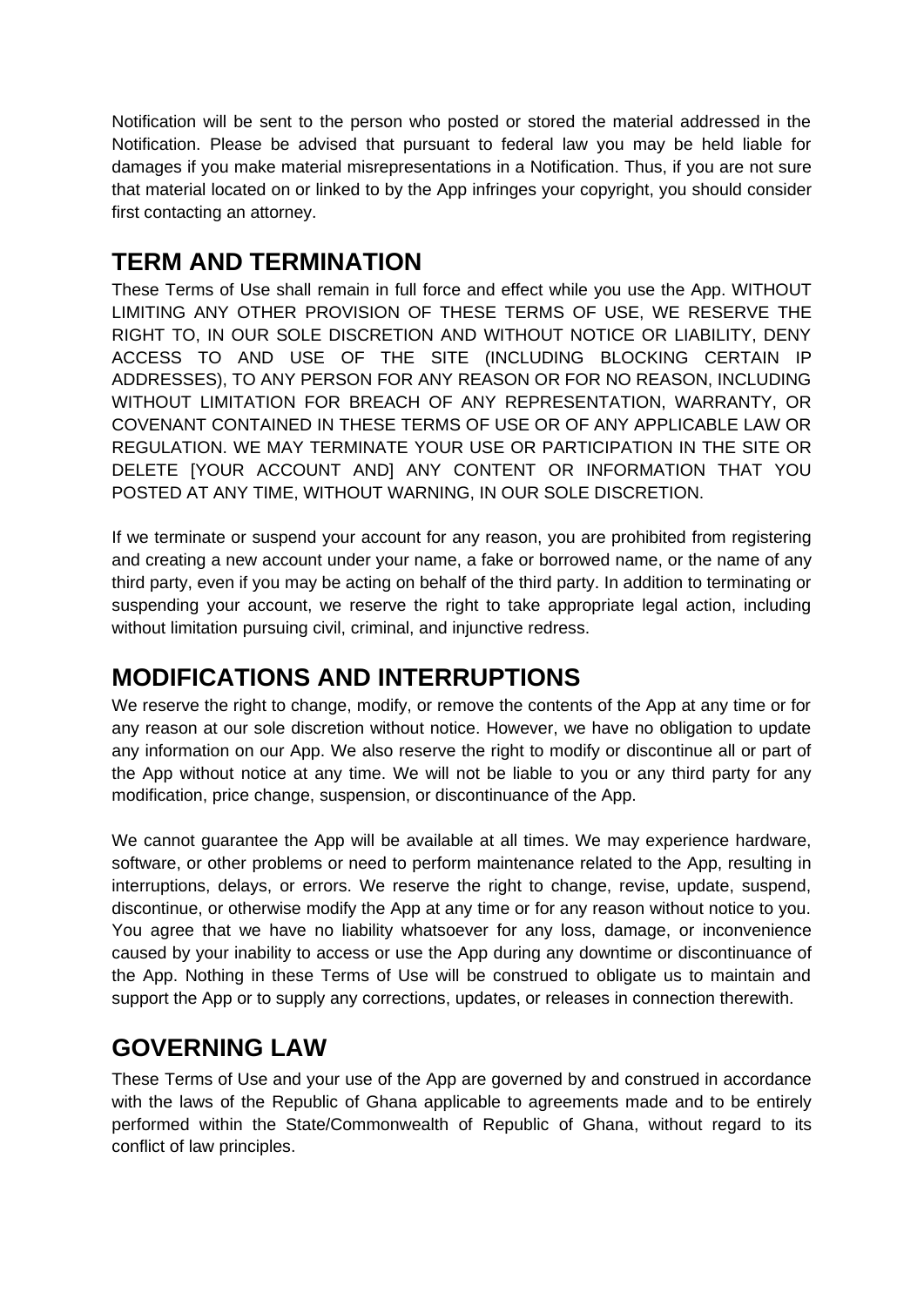# **DISPUTE RESOLUTION**

**Option 1**: Any legal action of whatever nature brought by either you or us (collectively, the "Parties" and individually, a "Party") shall be commenced or prosecuted in the state and federal courts located in [name of county] County, [name of state], and the Parties hereby consent to, and waive all defenses of lack of personal jurisdiction and forum non conveniences with respect to venue and jurisdiction in such state and federal courts. Application of the United Nations Convention on Contracts for the International Sale of Goods and the Uniform Computer Information Transaction Act (UCITA) are excluded from these Terms of Use. In no event shall any claim, action, or proceeding brought by either Party related in any way to the App be commenced more than years after the cause of action arose.

#### **Option 2: Informal Negotiations**

To expedite resolution and control the cost of any dispute, controversy, or claim related to these Terms of Use (each a "Dispute" and collectively, the "Disputes") brought by either you or us (individually, a "Party" and collectively, the "Parties"), the Parties agree to first attempt to negotiate any Dispute (except those Disputes expressly provided below) informally for at least **\_\_\_\_\_\_** days before initiating arbitration. Such informal negotiations commence upon written notice from one Party to the other Party.

#### **Binding Arbitration**

If the Parties are unable to resolve a Dispute through informal negotiations, the Dispute (except those Disputes expressly excluded below) will be finally and exclusively resolved by binding arbitration. YOU UNDERSTAND THAT WITHOUT THIS PROVISION, YOU WOULD HAVE THE RIGHT TO SUE IN COURT AND HAVE A JURY TRIAL. The arbitration shall be commenced and conducted under the Commercial Arbitration Rules of the American Arbitration Association ("AAA") and, where appropriate, the AAA's Supplementary Procedures for Consumer Related Disputes ("AAA Consumer Rules"), both of which are available at the AAA website www.adr.org. Your arbitration fees and your share of arbitrator compensation shall be governed by the AAA Consumer Rules and, where appropriate, limited by the AAA Consumer Rules. [If such costs are determined to by the arbitrator to be excessive, we will pay all arbitration fees and expenses.] The arbitration may be conducted in person, through the submission of documents, by phone, or online. The arbitrator will make a decision in writing, but need not provide a statement of reasons unless requested by either Party. The arbitrator must follow applicable law, and any award may be challenged if the arbitrator fails to do so. Except where otherwise required by the applicable AAA rules or applicable law, the arbitration will take place in [name of county] County, [name of state]. Except as otherwise provided herein, the Parties may litigate in court to compel arbitration, stay proceedings pending arbitration, or to confirm, modify, vacate, or enter judgment on the award entered by the arbitrator.

If for any reason, a Dispute proceeds in court rather than arbitration, the Dispute shall be commenced or prosecuted in the state and federal courts located in [name of county] County, [name of state], and the Parties hereby consent to, and waive all defenses of lack of personal jurisdiction, and forum non conveniences with respect to venue and jurisdiction in such state and federal courts. Application of the United Nations Convention on Contracts for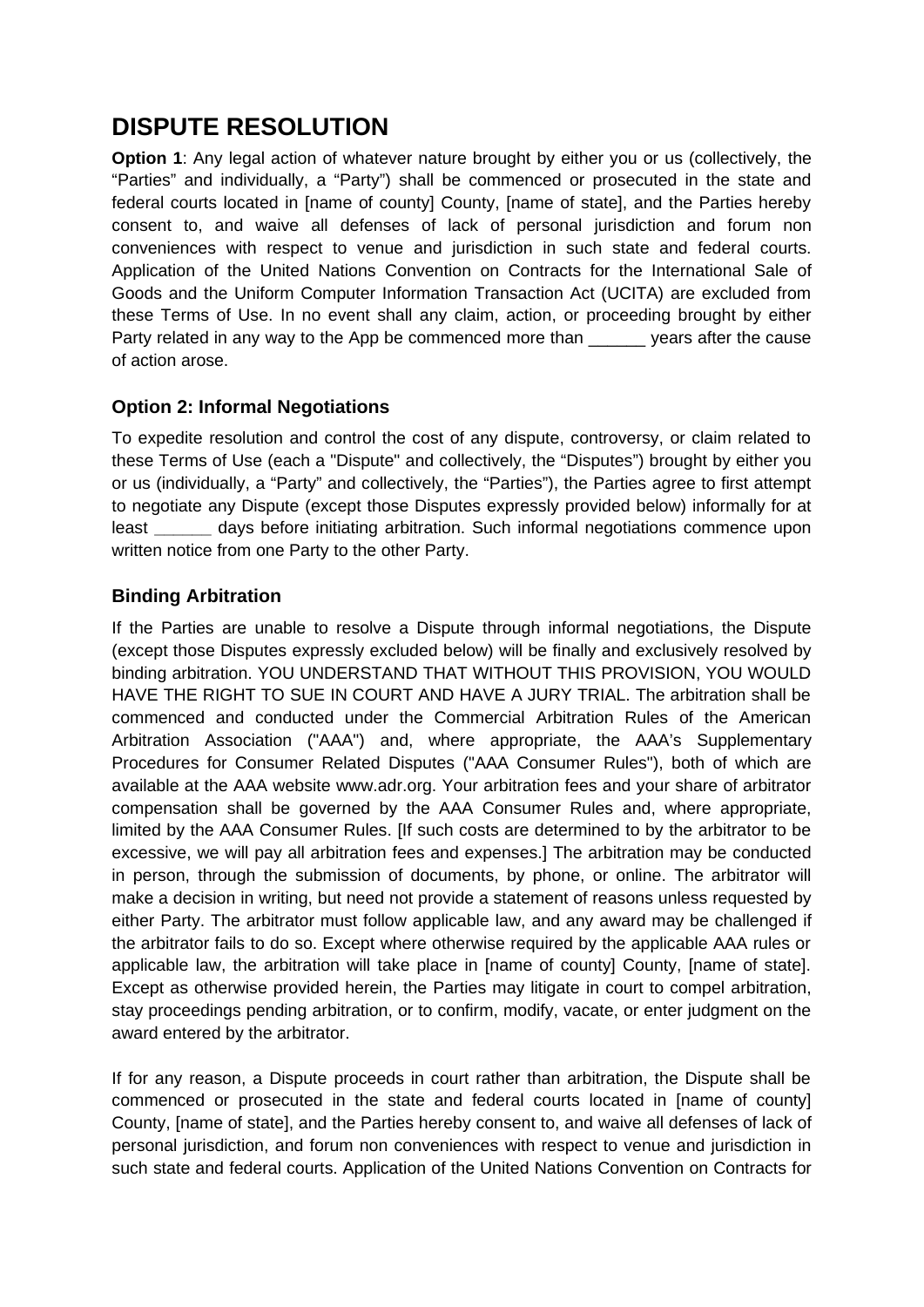the International Sale of Goods and the the Uniform Computer Information Transaction Act (UCITA) are excluded from these Terms of Use.

In no event shall any Dispute brought by either Party related in any way to the App be commenced more than years after the cause of action arose. If this provision is found to be illegal or unenforceable, then neither Party will elect to arbitrate any Dispute falling within that portion of this provision found to be illegal or unenforceable and such Dispute shall be decided by a court of competent jurisdiction within the courts listed for jurisdiction above, and the Parties agree to submit to the personal jurisdiction of that court.

#### **Option 3: Binding Arbitration**

To expedite resolution and control the cost of any dispute, controversy or claim related to these Terms of Use (each a "Dispute" and collectively, "Disputes"), any Dispute brought by either you or us (individually, a "Party" and collectively, the "Parties") shall be finally and exclusively resolved by binding arbitration. YOU UNDERSTAND THAT WITHOUT THIS PROVISION, YOU WOULD HAVE THE RIGHT TO SUE IN COURT AND HAVE A JURY TRIAL. The arbitration shall be commenced and conducted under the Commercial Arbitration Rules of the American Arbitration Association ("AAA") and, where appropriate, the AAA's Supplementary Procedures for Consumer Related Disputes ("AAA Consumer Rules"), both of which are available at the AAA website www.adr.org. Your arbitration fees and your share of arbitrator compensation shall be governed by the AAA Consumer Rules and, where appropriate, limited by the AAA Consumer Rules. [If such costs are determined to by the arbitrator to be excessive, we will pay all arbitration fees and expenses.] The arbitration may be conducted in person, through the submission of documents, by phone, or online. The arbitrator will make a decision in writing, but need not provide a statement of reasons unless requested by either Party. The arbitrator must follow applicable law, and any award may be challenged if the arbitrator fails to do so. Except where otherwise required by the applicable AAA rules or applicable law, the arbitration will take place in [name of county] County, [name of state]. Except as otherwise provided herein, the Parties may litigate in court to compel arbitration, stay proceedings pending arbitration, or to confirm, modify, vacate, or enter judgment on the award entered by the arbitrator.

If for any reason, a Dispute proceeds in court rather than arbitration, the Dispute shall be commenced or prosecuted in the state and federal courts located in [name of county] County, [name of state], and the Parties hereby consent to, and waive all defenses of lack of, personal jurisdiction, and forum non conveniences with respect to venue and jurisdiction in such state and federal courts. Application of the United Nations Convention on Contracts for the International Sale of Goods and the Uniform Computer Information Transaction Act (UCITA) are excluded from these Terms of Use.

In no event shall any Dispute brought by either Party related in any way to the App or Services be commenced more than \_\_\_\_\_\_\_ years after the cause of action arose. If this provision is found to be illegal or unenforceable, then neither Party will elect to arbitrate any Dispute falling within that portion of this provision found to be illegal or unenforceable and such Dispute shall be decided by a court of competent jurisdiction within the courts listed for jurisdiction above, and the Parties agree to submit to the personal jurisdiction of that court.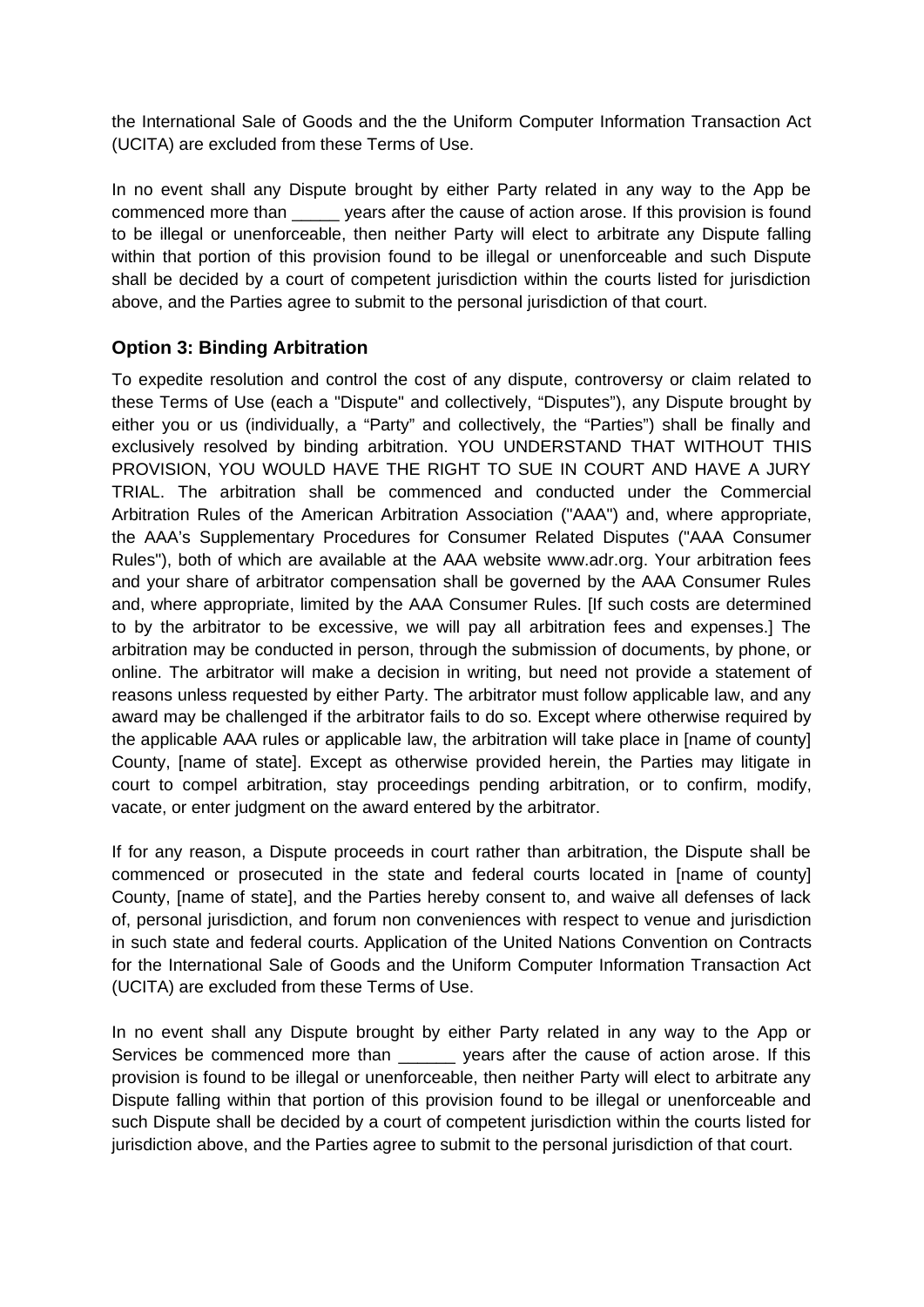#### **Option 2/Option 3: Restrictions**

The Parties agree that any arbitration shall be limited to the Dispute between the Parties individually. To the full extent permitted by law, (a) no arbitration shall be joined with any other proceeding; (b) there is no right or authority for any Dispute to be arbitrated on a classaction basis or to utilize class action procedures; and (c) there is no right or authority for any Dispute to be brought in a purported representative capacity on behalf of the general public or any other persons.

#### **Option 2/Option 3: Exceptions to [Informal Negotiations and] Arbitration**

The Parties agree that the following Disputes are not subject to the above provisions concerning [informal negotiations and] binding arbitration: (a) any Disputes seeking to enforce or protect, or concerning the validity of, any of the intellectual property rights of a Party; (b) any Dispute related to, or arising from, allegations of theft, piracy, invasion of privacy, or unauthorized use; and (c) any claim for injunctive relief. If this provision is found to be illegal or unenforceable, then neither Party will elect to arbitrate any Dispute falling within that portion of this provision found to be illegal or unenforceable and such Dispute shall be decided by a court of competent jurisdiction within the courts listed for jurisdiction above, and the Parties agree to submit to the personal jurisdiction of that court.

#### **CORRECTIONS**

There may be information on the App that contains typographical errors, inaccuracies, or omissions that may relate to the App, including descriptions, pricing, availability, and various other information. We reserve the right to correct any errors, inaccuracies, or omissions and to change or update the information on the App at any time, without prior notice.

### **DISCLAIMER**

THE APP IS PROVIDED ON AN AS-IS AND AS-AVAILABLE BASIS. YOU AGREE THAT YOUR USE OF THE SITE SERVICES WILL BE AT YOUR SOLE RISK. TO THE FULLEST EXTENT PERMITTED BY LAW, WE DISCLAIM ALL WARRANTIES, EXPRESS OR IMPLIED, IN CONNECTION WITH THE SITE AND YOUR USE THEREOF, INCLUDING, WITHOUT LIMITATION, THE IMPLIED WARRANTIES OF MERCHANTABILITY, FITNESS FOR A PARTICULAR PURPOSE, AND NON-INFRINGEMENT. WE MAKE NO WARRANTIES OR REPRESENTATIONS ABOUT THE ACCURACY OR COMPLETENESS OF THE SITE'S CONTENT OR THE CONTENT OF ANY WEBSITES LINKED TO THIS SITE AND WE WILL ASSUME NO LIABILITY OR RESPONSIBILITY FOR ANY (1) ERRORS, MISTAKES, OR INACCURACIES OF CONTENT AND MATERIALS, (2) PERSONAL INJURY OR PROPERTY DAMAGE, OF ANY NATURE WHATSOEVER, RESULTING FROM YOUR ACCESS TO AND USE OF THE SITE, (3) ANY UNAUTHORIZED ACCESS TO OR USE OF OUR SECURE SERVERS AND/OR ANY AND ALL PERSONAL INFORMATION AND/OR FINANCIAL INFORMATION STORED THEREIN, (4) ANY INTERRUPTION OR CESSATION OF TRANSMISSION TO OR FROM THE SITE, (5) ANY BUGS, VIRUSES, TROJAN HORSES, OR THE LIKE WHICH MAY BE TRANSMITTED TO OR THROUGH THE SITE BY ANY THIRD PARTY, AND/OR (6) ANY ERRORS OR OMISSIONS IN ANY CONTENT AND MATERIALS OR FOR ANY LOSS OR DAMAGE OF ANY KIND INCURRED AS A RESULT OF THE USE OF ANY CONTENT POSTED, TRANSMITTED, OR OTHERWISE MADE AVAILABLE VIA THE SITE. WE DO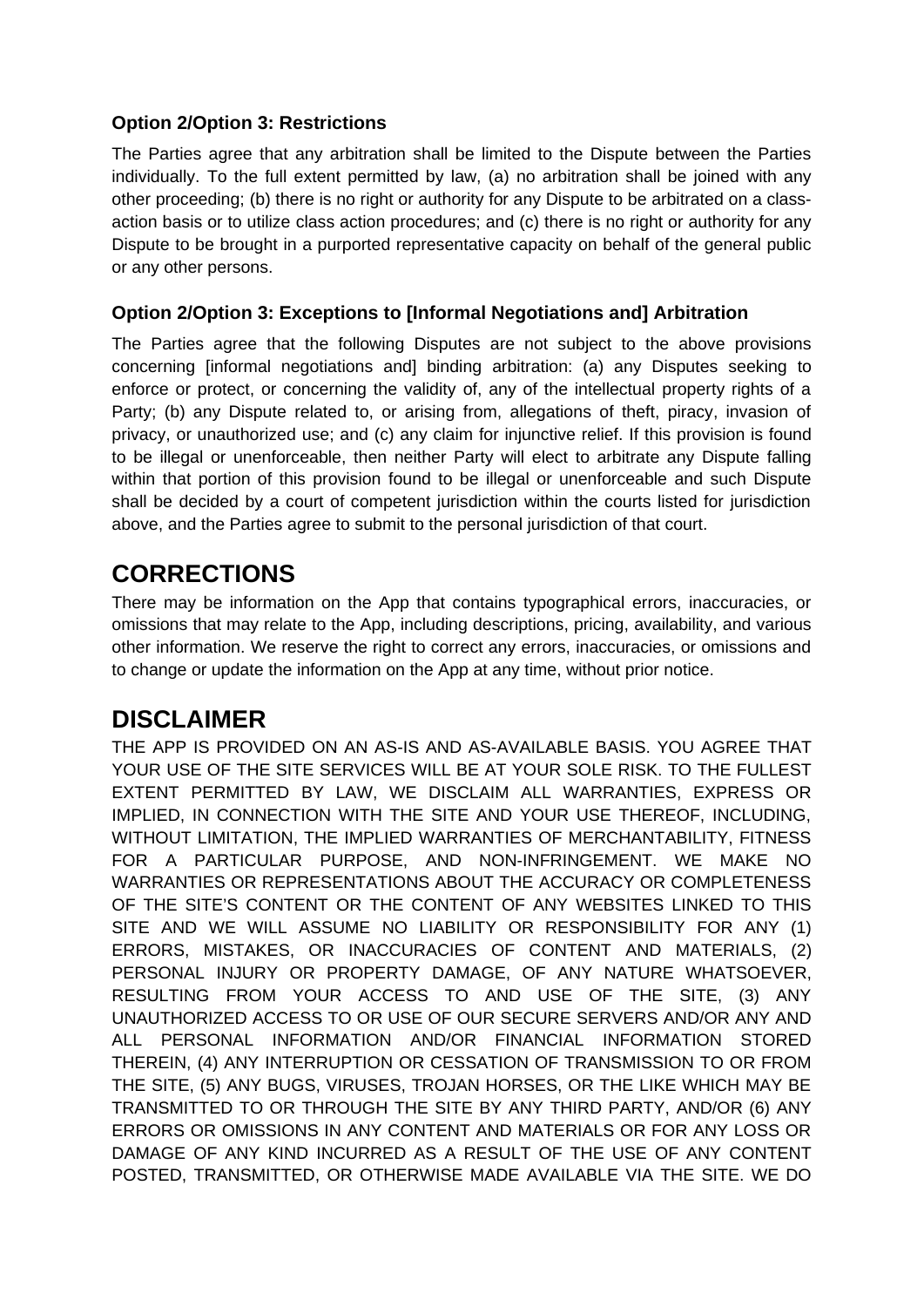NOT WARRANT, ENDORSE, GUARANTEE, OR ASSUME RESPONSIBILITY FOR ANY PRODUCT OR SERVICE ADVERTISED OR OFFERED BY A THIRD PARTY THROUGH THE SITE, ANY HYPERLINKED WEBSITE, OR ANY WEBSITE OR MOBILE APPLICATION FEATURED IN ANY BANNER OR OTHER ADVERTISING, AND WE WILL NOT BE A PARTY TO OR IN ANY WAY BE RESPONSIBLE FOR MONITORING ANY TRANSACTION BETWEEN YOU AND ANY THIRD-PARTY PROVIDERS OF PRODUCTS OR SERVICES. AS WITH THE PURCHASE OF A PRODUCT OR SERVICE THROUGH ANY MEDIUM OR IN ANY ENVIRONMENT, YOU SHOULD USE YOUR BEST JUDGMENT AND EXERCISE CAUTION WHERE APPROPRIATE.

### **LIMITATIONS OF LIABILITY**

IN NO EVENT WILL WE OR OUR DIRECTORS, EMPLOYEES, OR AGENTS BE LIABLE TO YOU OR ANY THIRD PARTY FOR ANY DIRECT, INDIRECT, CONSEQUENTIAL, EXEMPLARY, INCIDENTAL, SPECIAL, OR PUNITIVE DAMAGES, INCLUDING LOST PROFIT, LOST REVENUE, LOSS OF DATA, OR OTHER DAMAGES ARISING FROM YOUR USE OF THE SITE, EVEN IF WE HAVE BEEN ADVISED OF THE POSSIBILITY OF SUCH DAMAGES. [NOTWITHSTANDING ANYTHING TO THE CONTRARY CONTAINED HEREIN, OUR LIABILITY TO YOU FOR ANY CAUSE WHATSOEVER AND REGARDLESS OF THE FORM OF THE ACTION, WILL AT ALL TIMES BE LIMITED TO [THE LESSER OF] [THE AMOUNT PAID, IF ANY, BY YOU TO US DURING THE [\_\_\_\_\_\_\_\_\_] MONTH PERIOD PRIOR TO ANY CAUSE OF ACTION ARISING [OR] [\$\_\_\_\_\_\_\_\_\_]. CERTAIN STATE LAWS DO NOT ALLOW LIMITATIONS ON IMPLIED WARRANTIES OR THE EXCLUSION OR LIMITATION OF CERTAIN DAMAGES. IF THESE LAWS APPLY TO YOU, SOME OR ALL OF THE ABOVE DISCLAIMERS OR LIMITATIONS MAY NOT APPLY TO YOU, AND YOU MAY HAVE ADDITIONAL RIGHTS.]

### **INDEMNIFICATION**

You agree to defend, indemnify, and hold us harmless, including our subsidiaries, affiliates, and all of our respective officers, agents, partners, and employees, from and against any loss, damage, liability, claim, or demand, including reasonable attorneys' fees and expenses, made by any third party due to or arising out of: (1) [your Contributions]; (2) use of the App; (3) breach of these Terms of Use; (4) any breach of your representations and warranties set forth in these Terms of Use; (5) your violation of the rights of a third party, including but not limited to intellectual property rights; or (6) any overt harmful act toward any other user of the App with whom you connected via the App. Notwithstanding the foregoing, we reserve the right, at your expense, to assume the exclusive defense and control of any matter for which you are required to indemnify us, and you agree to cooperate, at your expense, with our defense of such claims. We will use reasonable efforts to notify you of any such claim, action, or proceeding which is subject to this indemnification upon becoming aware of it.

# **USER DATA**

We will maintain certain data that you transmit to the App for the purpose of managing the App, as well as data relating to your use of the App. Although we perform regular routine backups of data, you are solely responsible for all data that you transmit or that relates to any activity you have undertaken using the App. You agree that we shall have no liability to you for any loss or corruption of any such data, and you hereby waive any right of action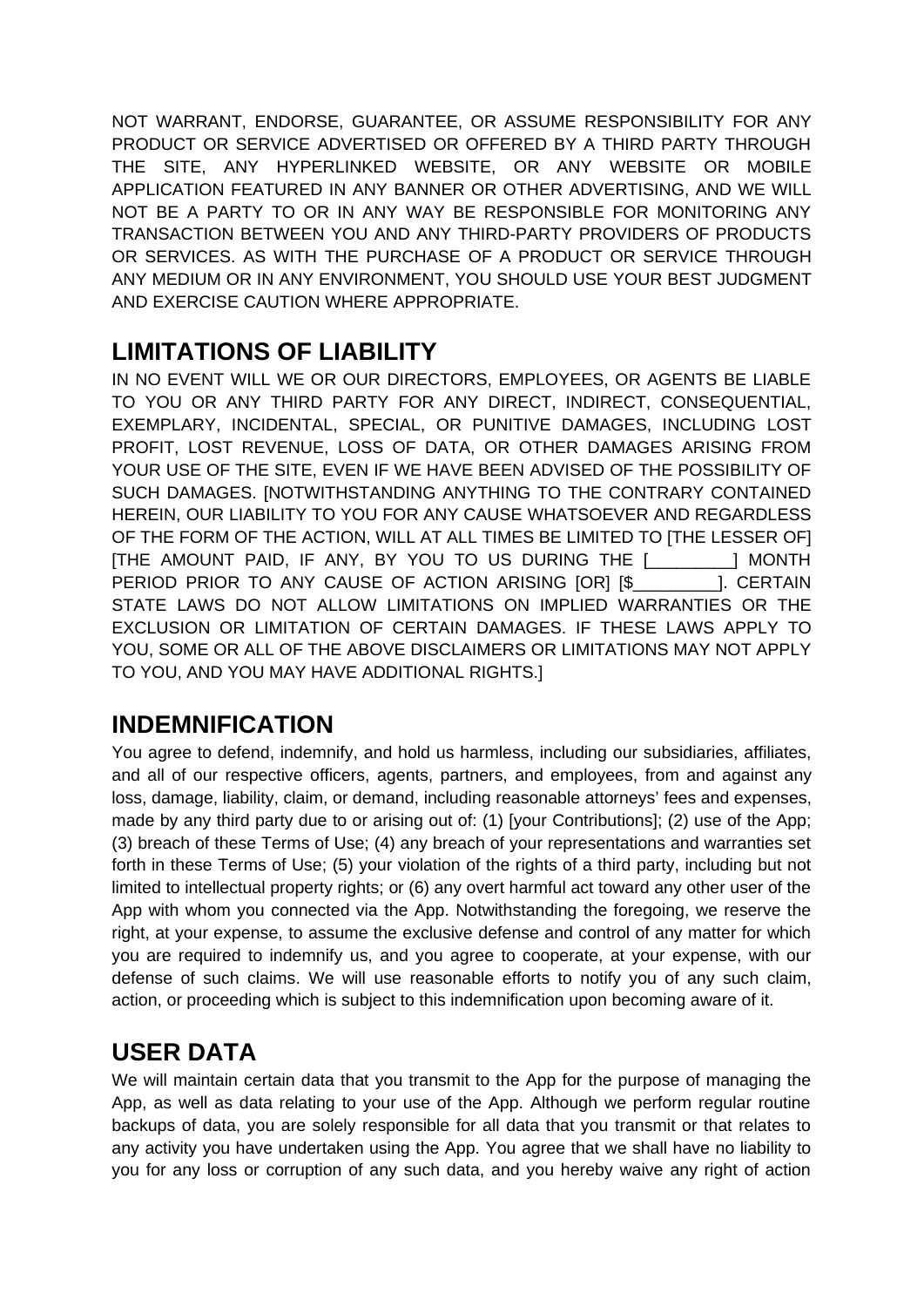against us arising from any such loss or corruption of such data.

# **ELECTRONIC COMMUNICATIONS, TRANSACTIONS, AND SIGNATURES**

Visiting the App, sending us emails, and completing online forms constitute electronic communications. You consent to receive electronic communications, and you agree that all agreements, notices, disclosures, and other communications we provide to you electronically, via email and on the App, satisfy any legal requirement that such communication be in writing. YOU HEREBY AGREE TO THE USE OF ELECTRONIC SIGNATURES, CONTRACTS, ORDERS, AND OTHER RECORDS, AND TO ELECTRONIC DELIVERY OF NOTICES, POLICIES, AND RECORDS OF TRANSACTIONS INITIATED OR COMPLETED BY US OR VIA THE SITE. You hereby waive any rights or requirements under any statutes, regulations, rules, ordinances, or other laws in any jurisdiction which require an original signature or delivery or retention of non-electronic records, or to payments or the granting of credits by any means other than electronic means.

### **CALIFORNIA USERS AND RESIDENTS**

If any complaint with us is not satisfactorily resolved, you can contact the Complaint Assistance Unit of the Division of Consumer Services of the California Department of Consumer Affairs in writing at 1625 North Market Blvd., Suite N 112, Sacramento, California 95834 or by telephone at (800) 952-5210 or (916) 445-1254.

# **MISCELLANEOUS**

These Terms of Use and any policies or operating rules posted by us on the App constitute the entire agreement and understanding between you and us. Our failure to exercise or enforce any right or provision of these Terms of Use shall not operate as a waiver of such right or provision. These Terms of Use operate to the fullest extent permissible by law. We may assign any or all of our rights and obligations to others at any time. We shall not be responsible or liable for any loss, damage, delay, or failure to act caused by any cause beyond our reasonable control. If any provision or part of a provision of these Terms of Use is determined to be unlawful, void, or unenforceable, that provision or part of the provision is deemed severable from these Terms of Use and does not affect the validity and enforceability of any remaining provisions. There is no joint venture, partnership, employment or agency relationship created between you and us as a result of these Terms of Use or use of the App. You agree that these Terms of Use will not be construed against us by virtue of having drafted them. You hereby waive any and all defenses you may have based on the electronic form of these Terms of Use and the lack of signing by the parties hereto to execute these Terms of Use.

### **CONTACT US**

In order to resolve a complaint regarding the App or to receive further information regarding use of the App, please contact us at:

Cirlorm.io Inc +233 54 092 0557